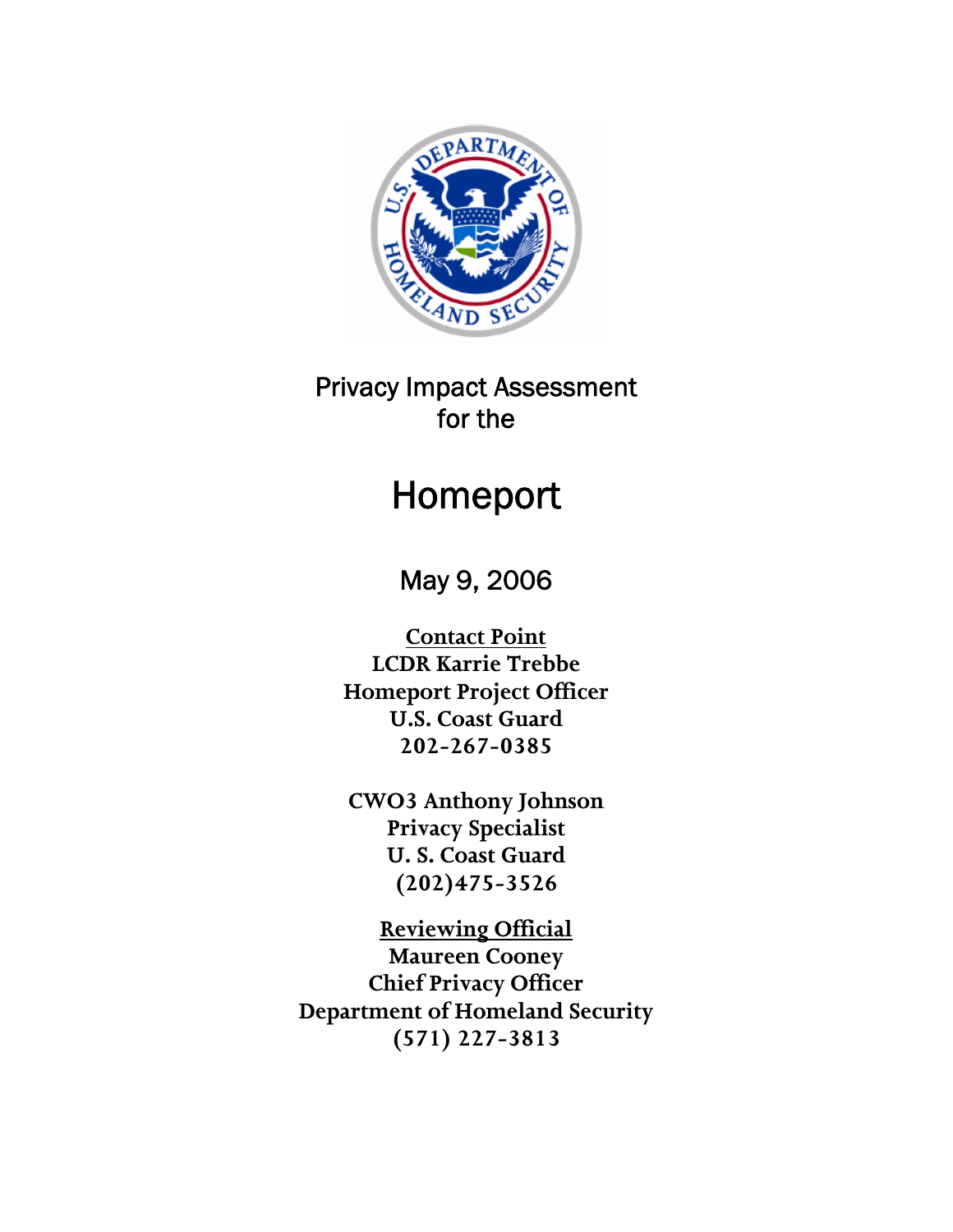

**Privacy Impact Assessment** United States Coast Guard, Homeport May 9, 2006 Page 2

# Introduction

The Maritime Transportation Security Act (MTSA) of 2002 establishes a comprehensive national system of transportation security enhancements to protect America's maritime community against the threat of terrorism without adversely affecting the flow of commerce through United States ports. The Department of Homeland Security (DHS) United States Coast Guard (USCG) is the lead Federal agency for maritime homeland security and has significant enforcement responsibilities under the MTSA. Among its duties under the MTSA, the Coast Guard requires that maritime security plans be developed for ports, vessels and facilities, and that those individuals with access to maritime facilities have credentials demonstrating their eligibility for such access.

Homeport, a new system of records under the Privacy Act of 1974, will facilitate implementation of these requirements. Representatives of the maritime industry, members of Area Maritime Security Committees, other entities regulated by the MTSA, USCG, and other users associated with a vessel, facility, or specific committee will be able to register and use Homeport. This tool will serve as an enterprise portal that combines secure information dissemination, advanced collaboration, and provides a public-facing interface for internal Coast Guard processes. It is an operational mission replacement for the current legacy internet system (www.uscg.mil).

Homeport has three main functions: 1) a secure means for regulated entities to submit and store security plans for approval; 2) a secure means by which facility operators may view lists of union personnel authorized to access their facility; and 3) a secure means for representatives from the maritime domain $^{\rm l}$  to submit personal information to the Transportation Security Administration (TSA) needed to conduct background screening and credentialing. This final functionality of Homeport is likely to be of limited duration until the full implementation of a more formal credentialing program is developed and implemented by TSA .

If additional functionality is added to Homeport, this PIA will be updated to reflect the changes.

# Section 1.0 Information Collected and Maintained

### 1.1 What information is to be collected?

<u> 1989 - Johann Barn, mars eta bainar eta industrial eta bainar eta baina eta baina eta baina eta baina eta ba</u>

The information to be collected depends on the functionality of Homeport. For representatives of the maritime domain, members of Area Maritime Security Committees, and other entities regulated by the MTSA needing to set up an account to use the Homeport portal, the following mandatory personal

<sup>1</sup> **Maritime Domain** is all areas and things of, on, under, relating to, adjacent to, or bordering on a sea, ocean, or other navigable waterway, including all maritime related activities, infrastructure, people, cargo, and vessels and other conveyances.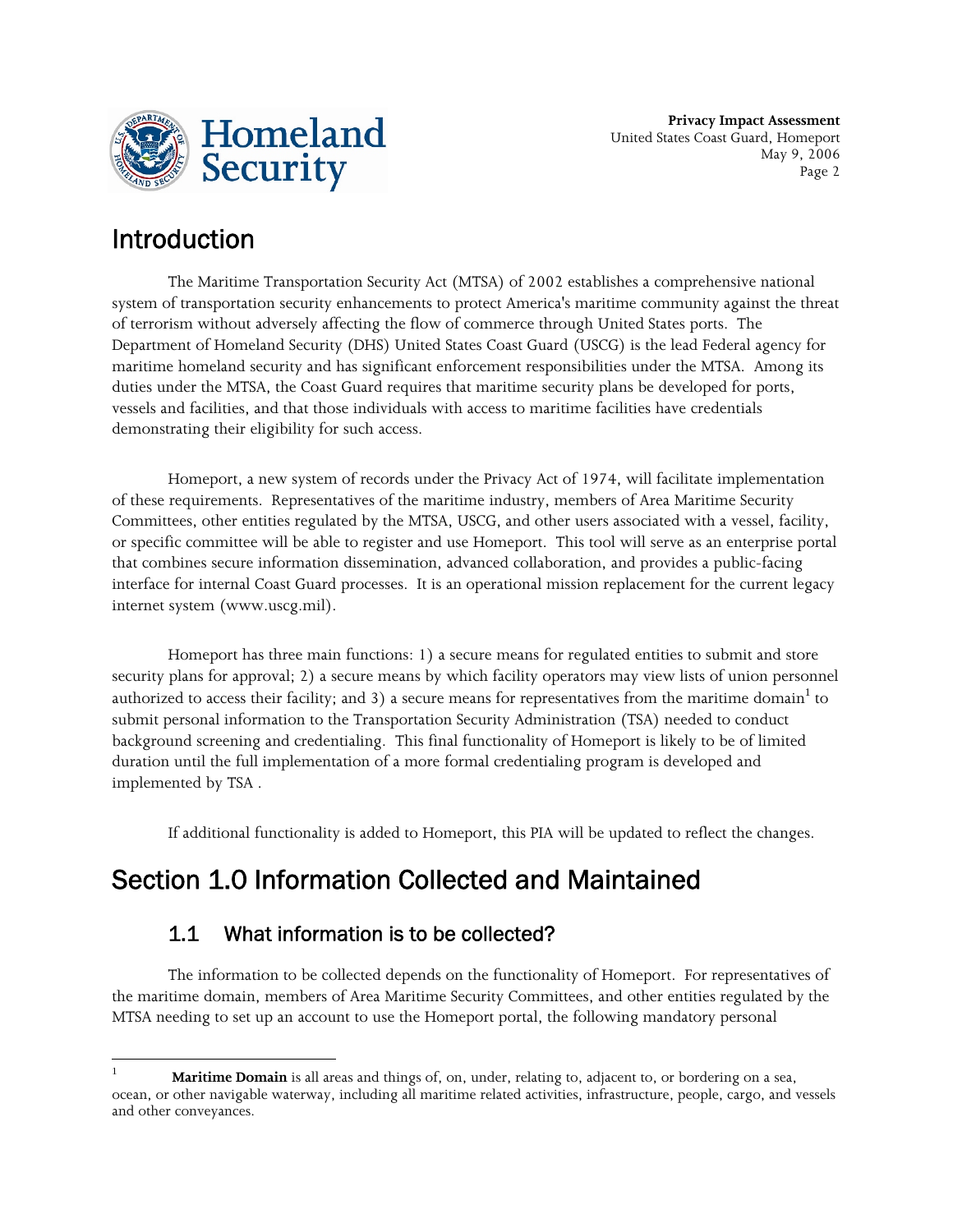

information will be collected: Full Name, Address (including) City, State, Zip, Country, Work/Home/Emergency Telephone Number, Email Address, and Alien Registration number, when appropriate. A Sponsor Name and Telephone Number is also required for individuals seeking access who have been recommended by a facility owner who has herself been previously screened or received registration information from a specific Coast Guard employee.

A registration may be approved for persons who request access in support of a pre-designated person or "Sponsor." Contractors working on security plans, facility or vessel security officers and their employees with security duties represent individuals in this category. The following general information is required: The Captain of the Port Zone, Company or Organization, and Role in the Maritime Industry.

For Coast Guard members who have a need to access Homeport during normal business operations related to maritime domain requirements or security related duties, the above fields are pre-populated using data from Direct Access, the Coast Guard's enterprise human resource system. In addition to the previously mentioned fields, the following information for Coast Guard members will be transferred from Direct Access: Employee ID, and Grade Level.

For purposes of screening individuals with access to facilities, the following personal information will be stored in the Homeport Portal: Full Name, Date of Birth, Social Security Number (optional), and Alien Identification number (if applicable).

The lists of maritime personnel authorized to access their facility will be made available through Homeport. The information is organized by union and facility and is only accessible to those individuals with a need to view that particular union or facility information.

### 1.2 From whom is information collected?

For individuals seeking access to use the Homeport portal for submitting required documentation, the information will be submitted directly by the individual.

For individuals seeking access to a maritime facility, biographical information will be collected from individuals or their employers or unions.

The lists of maritime personnel authorized to access their facility will come from TSA.

### 1.3 Why is the information being collected?

Information on individuals with access to Homeport is collected in order to allow the Coast Guard to validate the suitability, identity, and eligibility of those who request permission and/or have access to the system.

By law and regulation (50 U.S.C. 191, the Magnuson Act of 1950, and 33 C.F.R. Part 125, Identification Credentials) the Coast Guard requires individuals to present identification credentials for access to waterfront facilities and port and harbor areas, including vessels and harbor craft in those areas.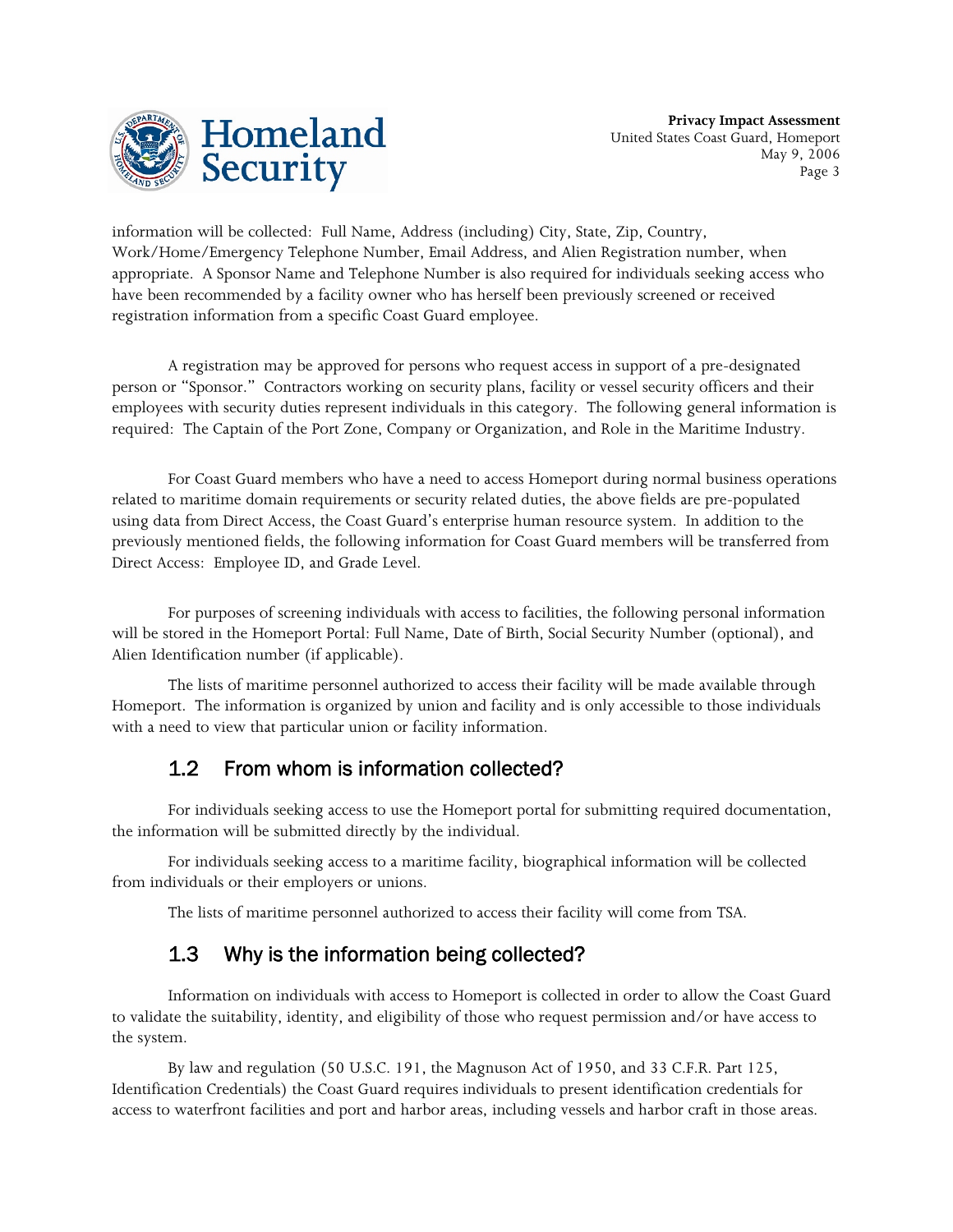

Information on individuals seeking access to the facility will be collected and maintained in order to allow TSA to conduct background screening. The system will assist transportation facilities in managing their security risks and accounting for access of authorized personnel to transportation facilities and activities. In addition to information provided by TSA to facility operators and individuals, the Coast Guard will provide facility operators with lists of vetted personnel sorted by union local affiliation. The facility operators will be able to retrieve a list of each union that they utilize to assist in managing registration and/or security risks under their area of responsibility.

#### 1.4 What specific legal authorities/arrangements/agreements define the collection of information?

Under 14 U.S.C 88 and 50 U.S.C. 191, the Coast Guard maintains the right to perform any and all acts necessary to rescue and aid persons and save property and to restrict port access during national emergencies.

Pursuant 33 CFR Part 125, the Coast Guard is directed to require individuals to present identification credentials for access to waterfront facilities and port and harbor areas, including vessels and harbor craft in those areas.

# 1.5 Privacy Impact Analysis

To maintain the security of Homeport, USCG must collect information from individuals to validate them as users. In order to ensure that individuals with access to waterfront facilities have appropriate credentials, USCG must also collect information for screening by TSA and maintain the results of the threat assessment. While the collection of information presents a privacy risk, to mitigate that risk, USCG has minimized the amount and type of information it collects from individuals. USCG will stop collecting information on individuals seeking access to ports once TSA's Transportation Worker Identification Credential (TWIC) is in place.

# Section 2.0 Uses of the System and the Information

### 2.1 Describe all the uses of information.

Information on individuals with access to Homeport is used to allow the Coast Guard to validate the suitability, identity and eligibility of those who request permission and/or have access to the system for the purpose of managing requirements under the Maritime Transportation Security Act,.

Information on individuals with access to facilities is used to assist the Transportation Security Administration (TSA) in verifying the identity and background of maritime workers, and to assist transportation facilities in managing their security risks and accounting for access of authorized personnel to maritime facilities and activities. The Coast Guard will provide additional assistance by providing facility operators with lists of vetted personnel sorted by union affiliation or corporate entity to further assist in registration and/or security risks.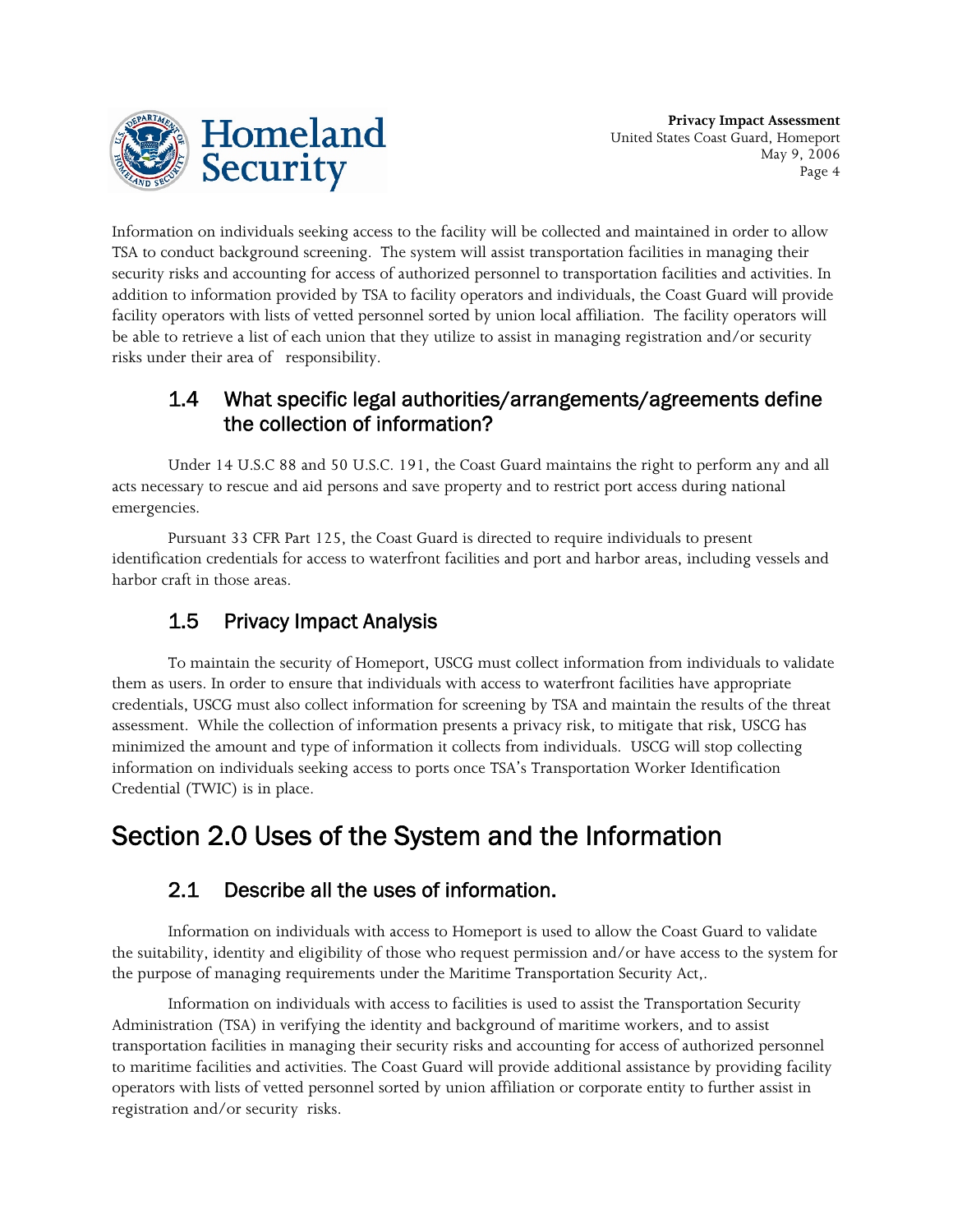

### 2.2 Does the system analyze data to assist users in identifying previously unknown areas of note, concern, or pattern (Sometimes referred to as data mining)?

No.

#### 2.3 How will the information collected from individuals or derived from the system be checked for accuracy?

Individuals seeking to use the Homeport system will input their data directly into the system. This information is then checked and validated by the designated approving official at the local Coast Guard Captain of the Port before an account is approved and created. Local Coast Guard Captain of the Port personnel will review submissions for accuracy.

Personal information submitted by individuals with access to Homeport regarding background screening by TSA is submitted by the employer or union. This system will serve as a pass-through for screening related information. TSA is responsible for vetting the data and conducting follow-up to determine suitability for credentials.

# 2.4 Privacy Impact Analysis

USCG and TSA have identified the identifiable information required in order to conduct a threat assessment. The information is used solely to meet USCG and TSA's statutory requirements to conduct threat assessments for all personnel with access to U.S. ports. Technical security and access measures are in place to ensure that users have approved access and using the information in an appropriate manner. Details of the security measures can be found in Sections 7 and 8 of this PIA.

# Section 3.0 Retention

# 3.1 What is the retention period for the data in the system?

Registration information collected by Homeport will be deleted from the system once an account is terminated.

Data related to threat assessment for maritime personnel will be retained for two years by USCG.

### 3.2 Has the retention schedule been approved by the National Archives and Records Administration (NARA)?

No. However, a submission for approval has been made to NARA for approval.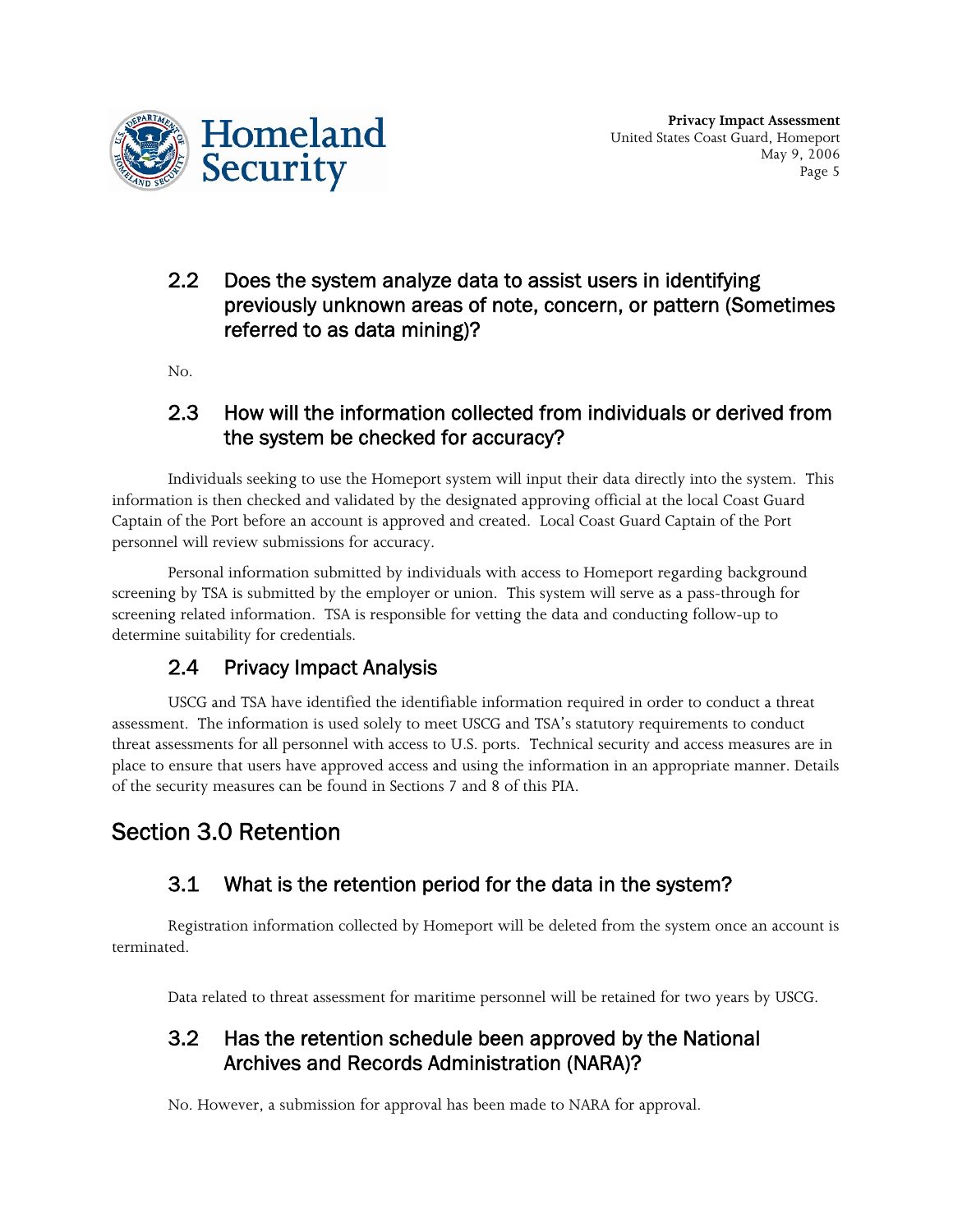

# 3.3 Privacy Impact Analysis

Homeport user information is needed until the account is terminated to allow access to the system and accountability. Data related to threat assessment for maritime personnel will be retained for two years to allow adequate time for implementation of the Transportation Workers Identification Credential (TWIC) system. Upon implementation of TWIC, the data will be purged and only the lists of maritime personnel authorized to access their facility will be maintained on Homeport .

# Section 4.0 Internal Sharing and Disclosure

### 4.1 With which internal organizations is the information shared?

The information will be shared with TSA for threat assessment of maritime personnel. This information may also be shared with other DHS components that have a need to know the information in order to carry out their official duties, including but not limited to immigration, law enforcement or intelligence operations. This information will be shared in accordance with the provisions of the Privacy Act, 5 U.S.C. § 552a.

### 4.2 For each organization, what information is shared and for what purpose?

The Coast Guard may share Name, Date of Birth, Social Security Number, and Alien Registration Number, if applicable, with TSA for screening of facility personnel for access verifications. The Coast Guard may also share this information with other parts of DHS where there is a need to know the information for national security reasons. This information will be shared in accordance with 5 U.S.C  $552a(b)(1)$  of the Privacy Act.

### 4.3 How is the information transmitted or disclosed?

Information is transmitted/disclosed by granting access to the Homeport Internet Portal via a secure data network, secure facsimile, password protected CD, or telephonically. The information may also be marked with specific handling requirements and restrictions to further limit distribution.

# 4.4 Privacy Impact Analysis

The system has been designed so that only those individuals with a need to know the information are provided access based upon their role in the organization.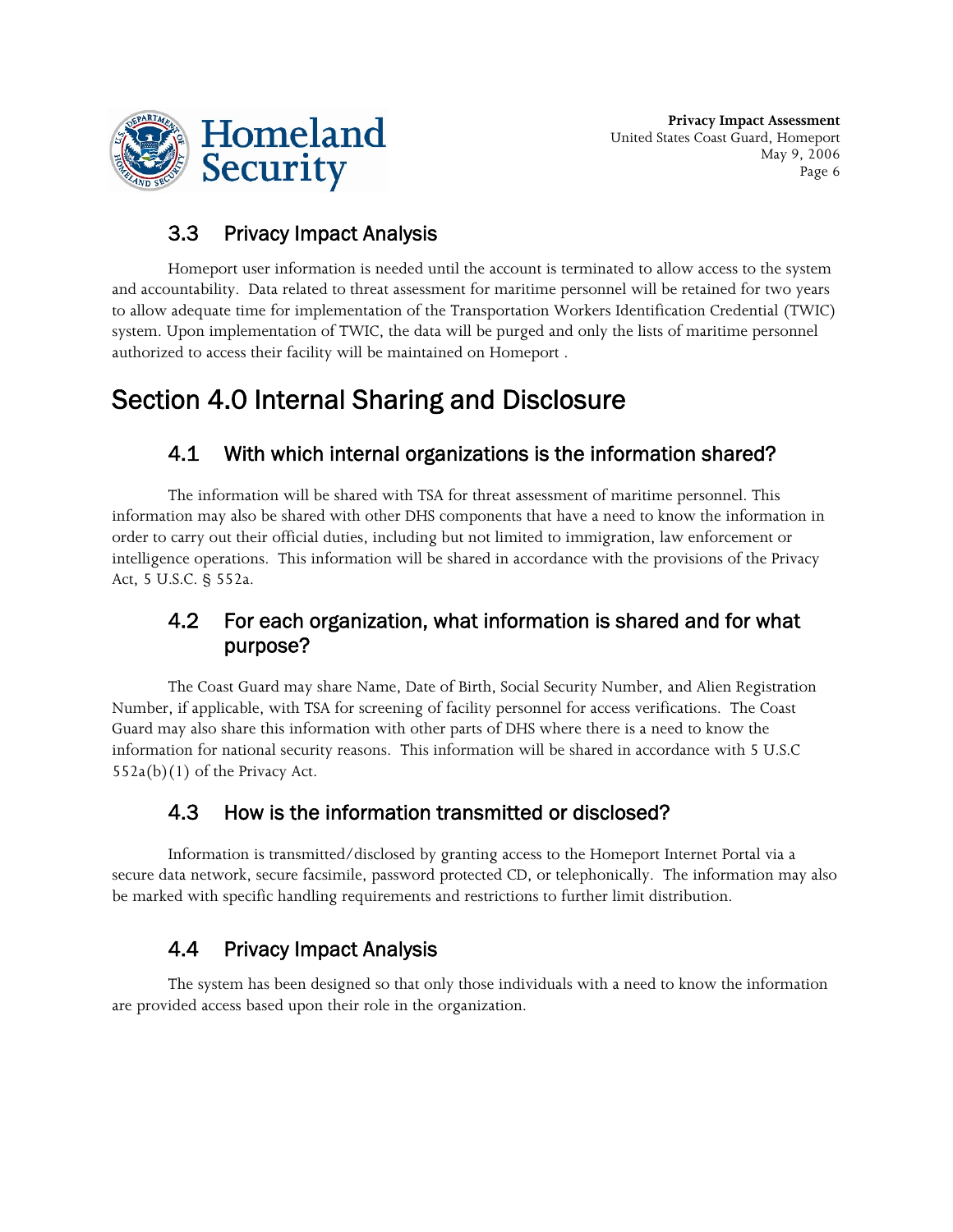

# Section 5.0 External Sharing and Disclosure

# 5.1 With which external organizations is the information shared?

Once individuals are vetted for each port, the lists of union personnel authorized to access their facility will be made available to maritime facility operators who need the information to confirm facility access. The information will not be organized by individual name.

# 5.2 What information is shared and for what purpose?

The following information will be provided in this fashion: union affiliation, individual's first and last name, port or facility so that facility managers know who is authorized to enter the facility.

### 5.3 How is the information transmitted or disclosed?

For list containing the names of union members, information will be posted on the secure Homeport Portal where only registered Maritime Facility Security Officers with a clear need to know will be granted access.

### 5.4 Is a Memorandum of Understanding (MOU), contract, or any agreement in place with any external organizations with whom information is shared, and does the agreement reflect the scope of the information currently shared?

No.

# 5.5 How is the shared information secured by the recipient?

Lists containing names of authorized maritime personnel will be located in a password-protected area of the secure Homeport Web Portal for Maritime Facility Security Officers to access to assist in management of registration and security risk related matters.

### 5.6 What type of training is required for users from agencies outside DHS prior to receiving access to the information?

Individuals provided access to Homeport must read and sign a Non-Disclosure Agreement and are provided a notice on the secure portal regarding the appropriate use of the information they are about to view.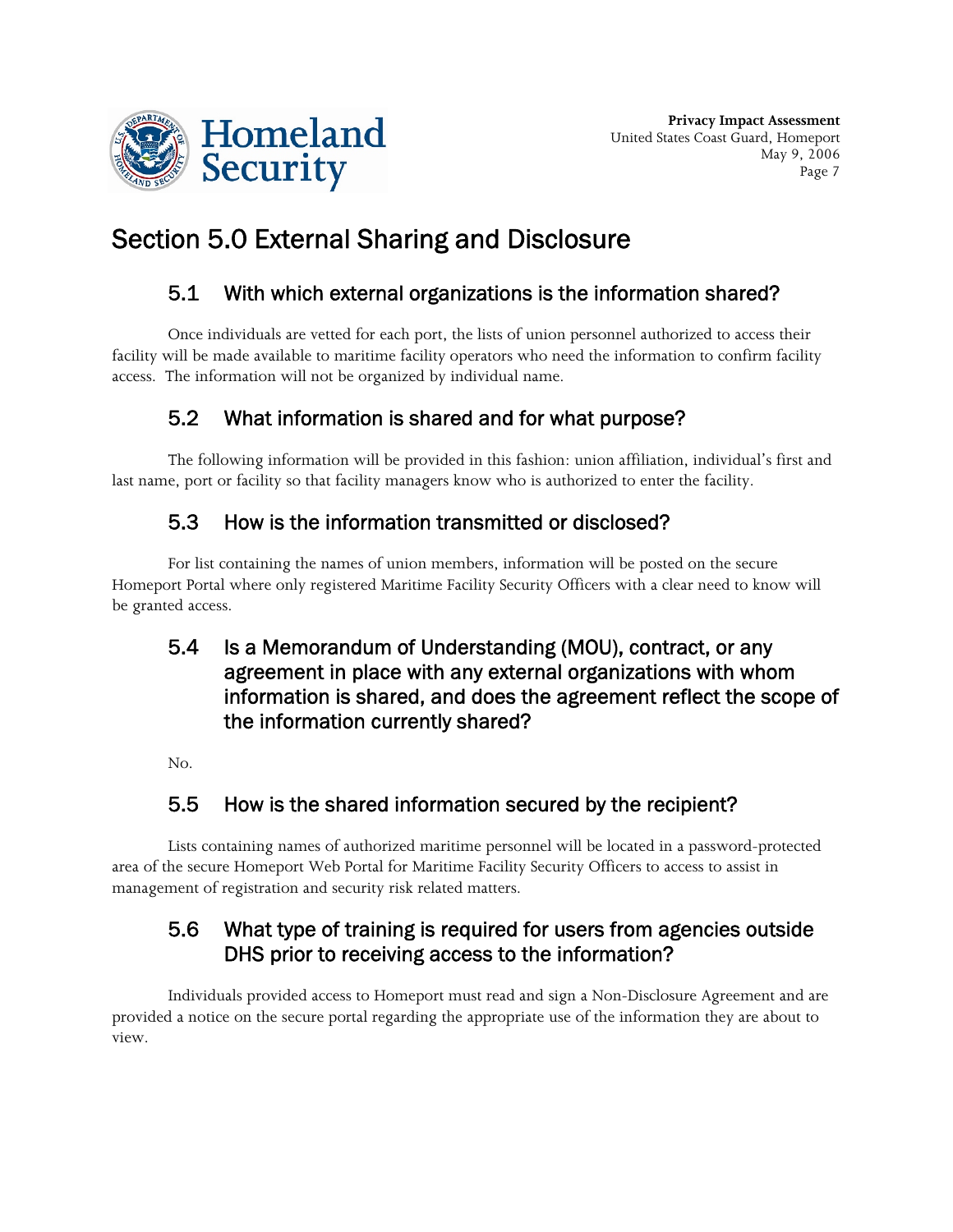

**Privacy Impact Assessment** United States Coast Guard, Homeport May 9, 2006 Page 8

# 5.7 Privacy Impact Analysis

The lists of union personnel authorized to access their facility will be made available only to registered Maritime Facility Security Officers via a password-protected area in the Homeport Web Portal and only for that facility for which the Security Officer has responsibility. For example, security officer for Port A will only be able to see vetted personnel for Port A and not Ports B, C, or D. This will mitigate the security concerns associated with providing electronic lists to maritime facilities through other non-secure methods. The posted lists will consist of only names of individuals who were previously submitted by the same facility.

# Section 6.0 Notice

6.1 Was notice provided to the individual prior to collection of information? If yes, please provide a copy of the notice as an appendix. A notice may include a posted privacy policy, a Privacy Act notice on forms, or a system of records notice published in the Federal Register Notice. If notice was not provided, why not?

Yes. A Privacy Act System of Records Notice was published in the Federal Register on April 28, 2006 (Appendix A). A Privacy Act Statement was developed and posted on the collection screen and in the system (Appendix B).

#### 6.2 Do individuals have an opportunity and/or right to decline to provide information?

Yes. However, failure to provide information may result in not being provided a Homeport account, and not be granted access to a facility.

#### 6.3 Do individuals have the right to consent to particular uses of the information, and if so, how does the individual exercise the right?

Registered users may grant or decline consent to other registered users to view their user profile through the Preference Option available in Homeport.

# 6.4 Privacy Impact Analysis

The Privacy Statement is available to all users of the Homeport Portal. The system has been set up so that users may decide whether or not their profile is shared in the system. Access to the information is mitigated by only allowing users with authorized access to view certain information.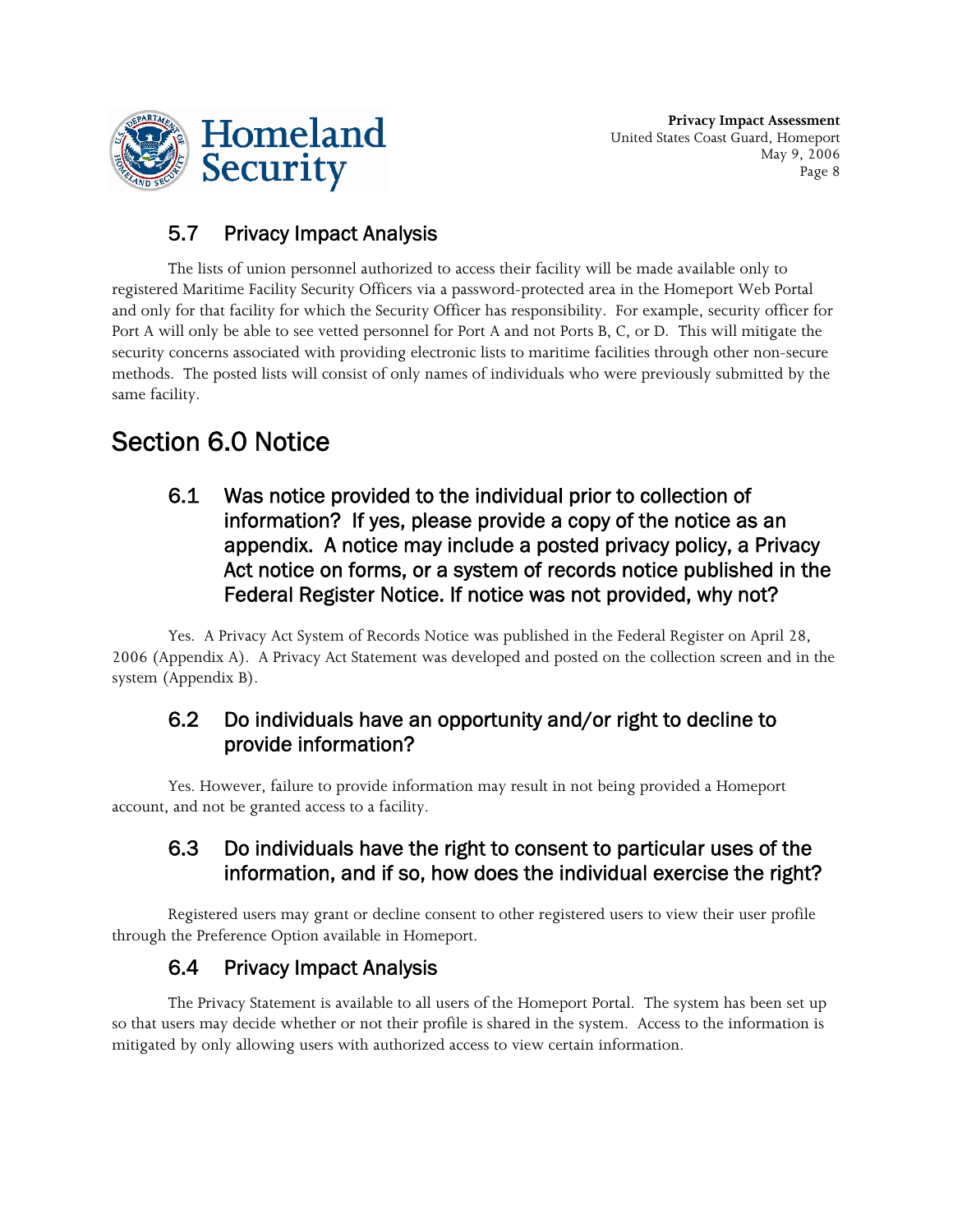

# Section 7.0 Individual Access, Redress and Correction

#### 7.1 What are the procedures which allow individuals to gain access to their own information?

Authorized users can see their profile based on their registration information. Authorized public users will primarily access their data through their system profile. Military and civilian individuals would primarily access their data via the source system, Direct Access. Access to other information is by request to the system administrator.

### 7.2 What are the procedures for correcting erroneous information?

Individuals seeking to correct erroneous information may submit a request to correct data to the Project Manager at the Department of Homeland Security, United States Coast Guard Headquarters, Commandant (G-PRI), 2100 2nd ST. SW. Washington, DC 20593-0001.

### 7.3 How are individuals notified of the procedures for correcting their information?

E-mail notification will be made to registrants upon acceptance or denial of accounts. Comments pertaining to why an account was declined will appear in the e-mail message. Therefore, allowing for dialogue pertaining to personal data.

Notification, Record Access, and Contesting Record Procedures are established and provided in Privacy Act Systems of Record Notice DHS/CG-060, which was published in the Federal Register on 28 April, 2006. Individuals may choose to submit a Privacy Act Request to correct information on themselves. This guidance will be posted in the Privacy Statement on the Homeport Web-site.

TSA maintains the responsibility for addressing information correction for individuals registered through the screening program. Individuals will receive an Initial Determination of Threat Assessment, in writing, that contains the procedures to be followed for correcting their information.

# 7.4 If no redress is provided, are alternatives are available?

Redress is provided as described in 7.3 above for individuals who believe information on themselves is incorrect.

# 7.5 Privacy Impact Analysis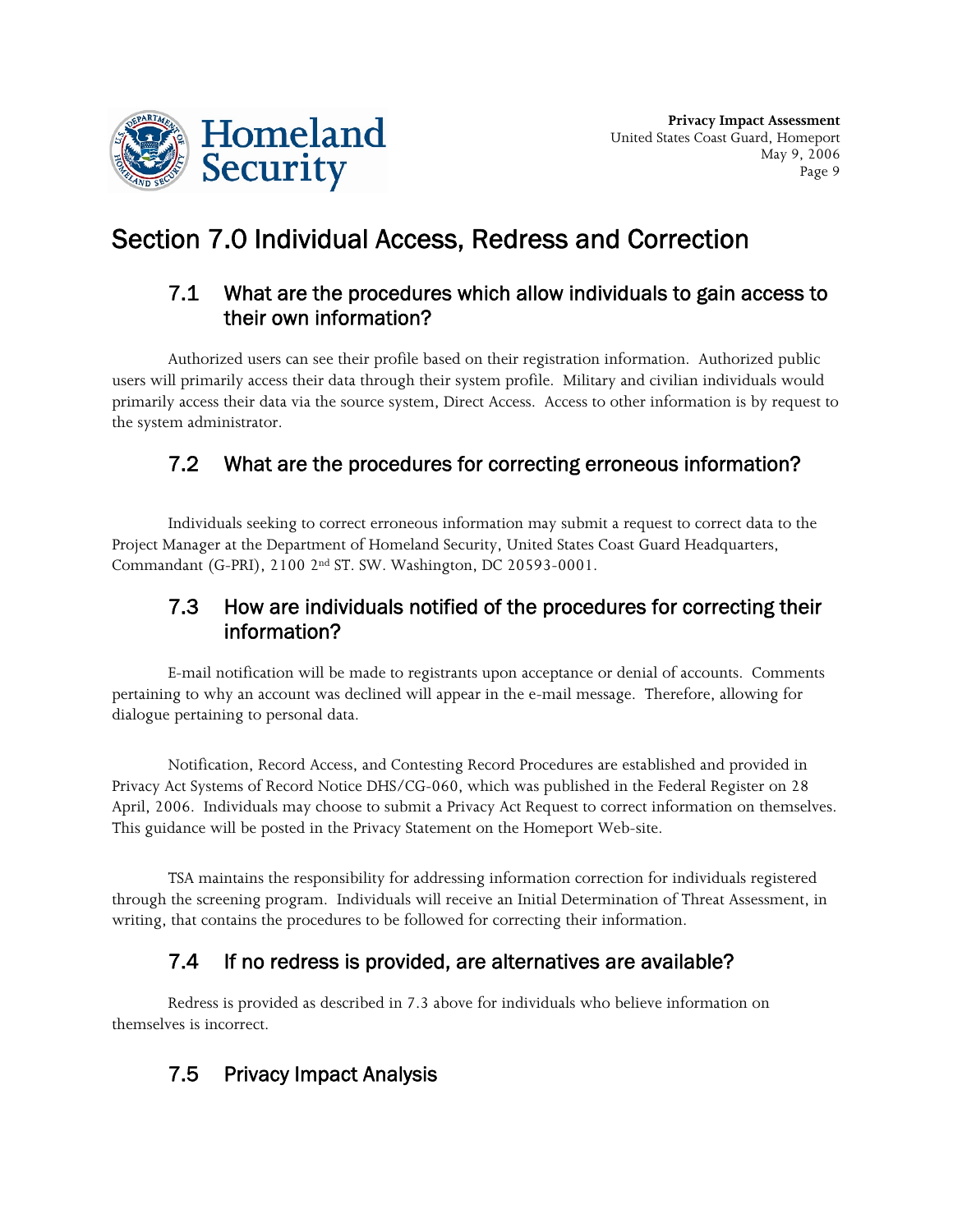

The majority of the information provided through Homeport is related to facilities and/or assets rather than individuals. Most personal information will be related to user registration on Homeport or vetted maritime personnel. Individuals whose personal information is collected and used by the Homeport system may, to the extent permitted by law, examine their information and request correction of inaccuracies. The Coast Guard will invoke every administration and/or technical measure to ensure personal information is not misused, mishandled, and/or compromised.

# Section 8.0 Technical Access and Security

8.1 Which user group(s) will have access to the system? (For example, program managers, IT specialists, and analysts will have general access to the system and registered users from the public will have limited access.)

Authorized Users, Managers, System Administrators, and Developers all have access. Access levels are driven by roles within the organization, need to know, eligibility, and suitability. These criteria are managed via Homeport rule sets and predefined roles/qualifiers. The rules and exceptions are documented in Homeport's system documentation and requirements.

### 8.2 Will contractors to DHS have access to the system? If so, please submit a copy of the contract describing their role to the Privacy Office with this PIA.

Yes. The Privacy Act, 5 U.S.C.552a(m)(1) states that contractors maintaining a system of records on behalf of a Government agency shall be considered employees of that agency.

#### 8.3 Does the system use "roles" to assign privileges to users of the system?

Yes.

### 8.4 What procedures are in place to determine which users may access the system and are they documented?

Policy is in place and used by system approvers to ensure only those persons who should have access to the system are approved. The policy and procedures are documented in Guidelines for use of Port Security Functions Within Homeport Version 1.0, MPS Policy Letter 01-05.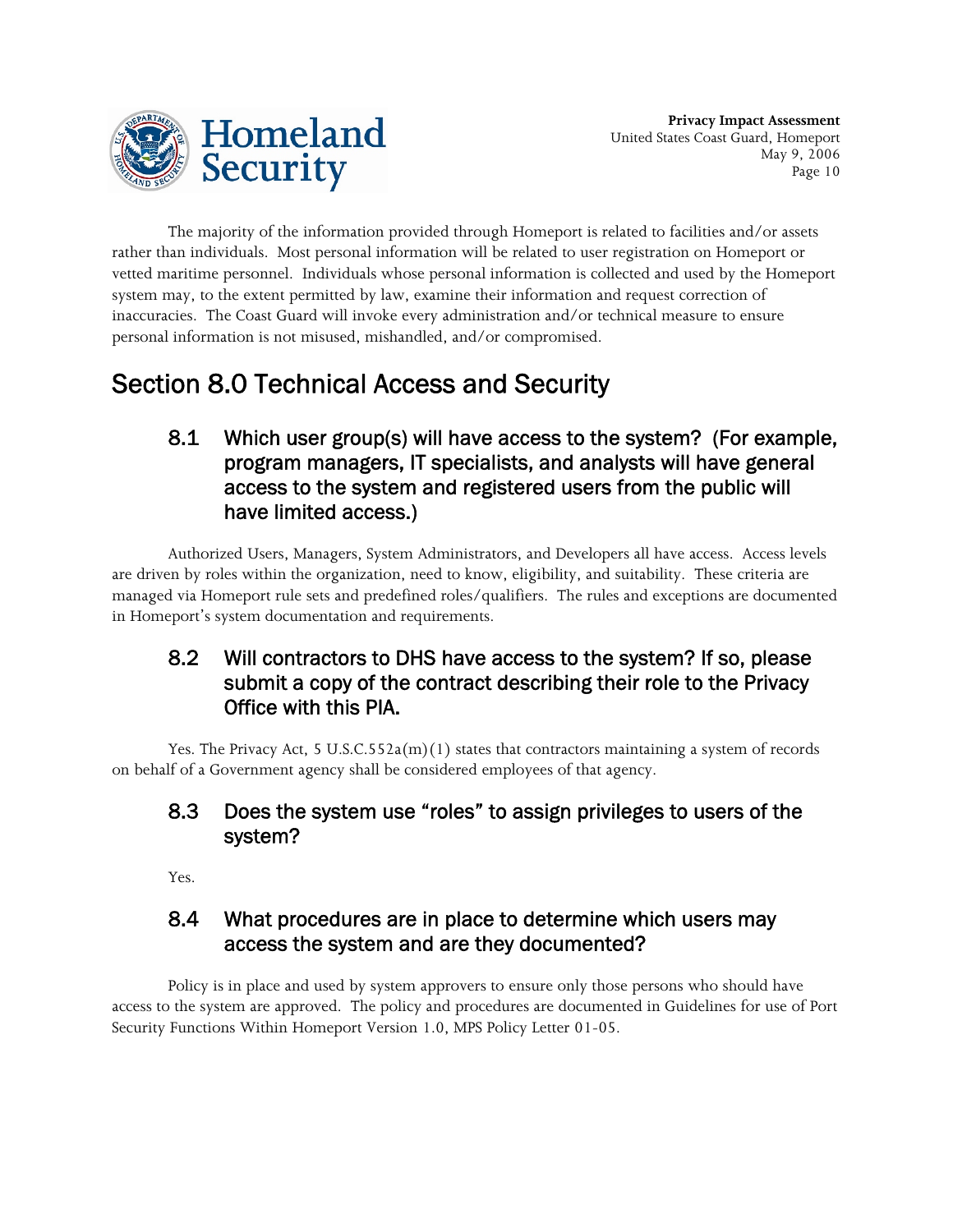

**Privacy Impact Assessment** United States Coast Guard, Homeport May 9, 2006 Page 11

#### 8.5 How are the actual assignments of roles and rules verified according to established security and auditing procedures?

Applications for access are reviewed and approved or disapproved by designated Coast Guard personnel.

#### 8.6 What auditing measures and technical safeguards are in place to prevent misuse of data?

Audits are conducted annually to validate access. Users that do not access the system for 90 days are deactivated. The system tracks data access for review, audit and/or disciplinary action.

### 8.7 Describe what privacy training is provided to users either generally or specifically relevant to the functionality of the program or system?

Homeport provides users a web-based environment to view, share, and store appropriate maritime security information. The web-site contains a Homeport Users Guide and an in-depth Help section to assist in system negotiation. Coast Guard personnel accessing Homeport are required to have periodic training in the use of Sensitive But Unclassified information in addition to basic system operation instruction. Annual Privacy Act training is provided to Coast Guard Headquarters personnel who will access the system.

### 8.8 Is the data secured in accordance with FISMA requirements? If yes, when was Certification & Accreditation last completed?

Yes. However, final C & A is pending approval of the Authority to Operate which is currently in routing. System is operating under an Interim Authority to Operate, which was signed on 20 April, 2006.

# 8.9 Privacy Impact Analysis

Access is restricted to specific users based on their profile so that they only will have access to that information they are allowed to access.

# Section 9.0 Technology

#### 9.1 Was the system built from the ground up or purchased and installed?

System was built using a combination of commercial off the shelf software and government design software.